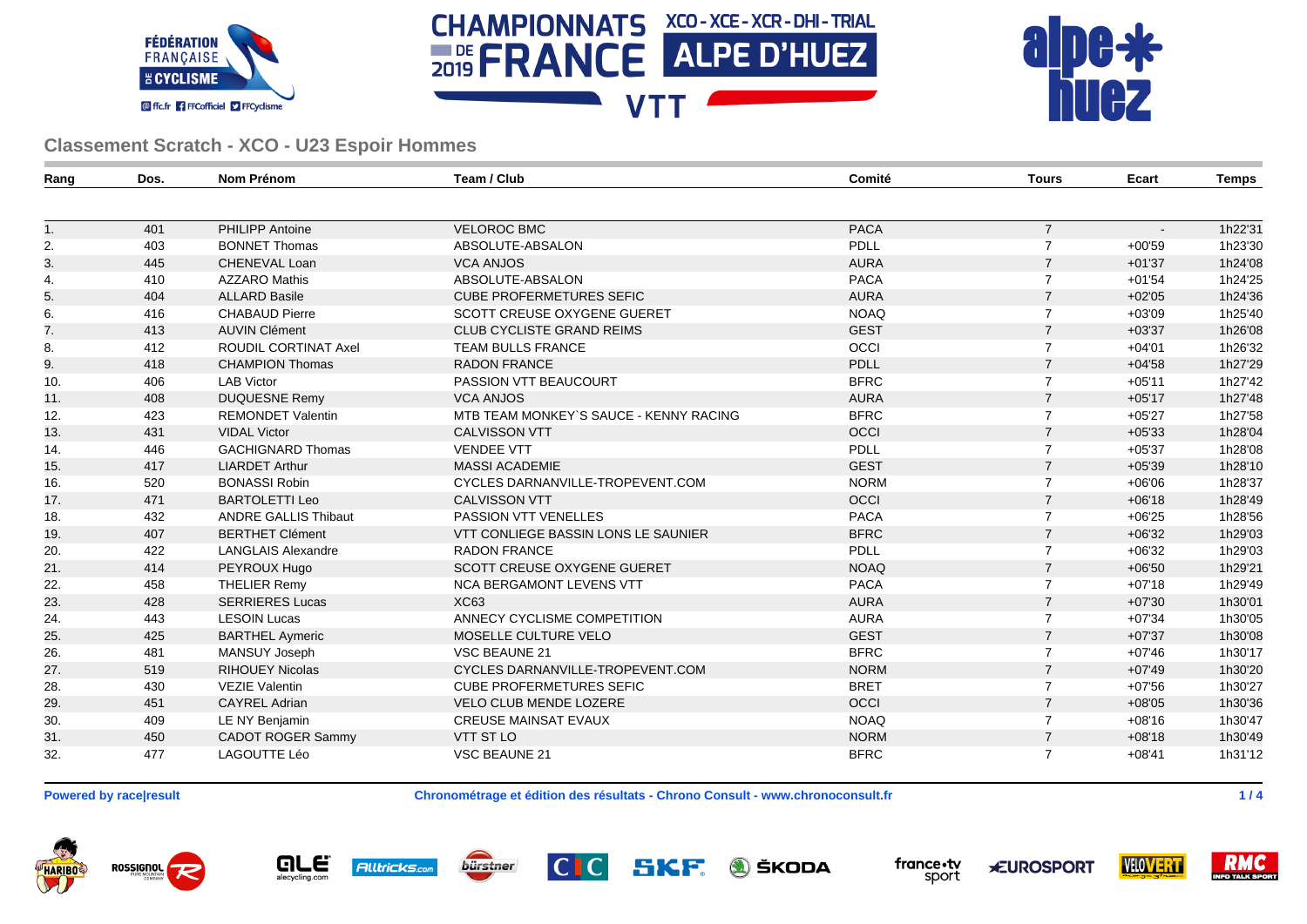





| Rang | Dos. | <b>Nom Prénom</b>        | Team / Club                                 | Comité      |     | <b>Tours</b>   | Ecart    | <b>Temps</b> |
|------|------|--------------------------|---------------------------------------------|-------------|-----|----------------|----------|--------------|
| 33.  | 426  | <b>GAGNAIRE Maxime</b>   | <b>VCA ANJOS</b>                            | <b>AURA</b> |     | $\overline{7}$ | $+09'09$ | 1h31'40      |
| 34.  | 421  | <b>BRUNELLO Mickael</b>  | <b>VELOROC BMC</b>                          | <b>PACA</b> |     | $\overline{7}$ | $+09'18$ | 1h31'49      |
| 35.  | 424  | <b>THILLY Lucas</b>      | <b>VTT SA VERDUN</b>                        | <b>GEST</b> |     | $\overline{7}$ | $+10'15$ | 1h32'46      |
| 36.  | 462  | <b>DAUDE Titouan</b>     | <b>VELO CLUB ORNANS</b>                     | <b>BFRC</b> | 80% | 6              | -1 tour  | 1h17'53      |
| 37.  | 452  | <b>MILIN Adrien</b>      | <b>VS PLABENNEC</b>                         | <b>BRET</b> | 80% | 6              | -1 tour  | 1h17'55      |
| 38.  | 435  | <b>DELPECH Paul</b>      | <b>MADEWIS PERNES</b>                       | <b>AURA</b> | 80% | 6              | -1 tour  | 1h18'00      |
| 39.  | 442  | <b>BERTRAND Ugo</b>      | <b>TEAM VOSGES VTT</b>                      | <b>GEST</b> | 80% | 6              | -1 tour  | 1h18'10      |
| 40.  | 466  | NAVARRO Sacha            | <b>AIX VTT</b>                              | <b>PACA</b> | 80% | 6              | -1 tour  | 1h18'26      |
| 41.  | 441  | <b>LECLAIRE Nicolas</b>  | MOSELLE CULTURE VELO                        | <b>GEST</b> | 80% | $\,6$          | -1 tour  | 1h18'43      |
| 42.  | 438  | <b>WEISS Hugo</b>        | MTB TEAM MONKEY'S SAUCE - KENNY RACING      | OCCI        | 80% | 6              | -1 tour  | 1h18'49      |
| 43.  | 420  | <b>CARDOT Tom</b>        | <b>VTT CONLIEGE BASSIN LONS LE SAUNIER</b>  | <b>BFRC</b> | 80% | 6              | -1 tour  | 1h18'54      |
| 44.  | 509  | <b>GEBHARDT Théo</b>     | <b>ASPTT MULHOUSE</b>                       | <b>GEST</b> | 80% | 6              | -1 tour  | 1h19'02      |
| 45.  | 415  | <b>GUILLAUD Valentin</b> | <b>VENDEE VTT</b>                           | <b>PDLL</b> | 80% | 6              | -1 tour  | 1h19'07      |
| 46.  | 461  | <b>VERSPIEREN Pierre</b> | <b>MADEWIS PERNES</b>                       | <b>NOAQ</b> | 80% | 6              | -1 tour  | 1h19'10      |
| 47.  | 429  | <b>DEMANGEON Killian</b> | MARSEILLETECHNOTEAM13-HEADCYCLES-HUTCHINSON | <b>PACA</b> | 80% | 6              | -1 tour  | 1h19'10      |
| 48.  | 440  | <b>CHARMES Theo</b>      | SUNN-BEAUMES DE VENISE                      | <b>PACA</b> | 80% | 6              | -1 tour  | 1h19'41      |
| 49.  | 433  | <b>SERVETTAZ Martin</b>  | ANNECY CYCLISME COMPETITION                 | <b>AURA</b> | 80% | 6              | -1 tour  | 1h19'53      |
| 50.  | 449  | <b>HENRISSAT Laury</b>   | EVERBLUE.COM                                | <b>GEST</b> | 80% | 6              | -1 tour  | 1h20'06      |
| 51.  | 459  | <b>LOPEZ Florian</b>     | <b>MADEWIS PERNES</b>                       | <b>PACA</b> | 80% | 5              | -2 tours | 1h05'57      |
| 52.  | 468  | <b>TOURNILLON Loic</b>   | <b>NCA BERGAMONT LEVENS VTT</b>             | <b>PACA</b> | 80% | 5              | -2 tours | 1h05'59      |
| 53.  | 444  | <b>MARTIN</b> Ianis      | MARSEILLETECHNOTEAM13-HEADCYCLES-HUTCHINSON | <b>PACA</b> | 80% | $\sqrt{5}$     | -2 tours | 1h06'08      |
| 54.  | 474  | PATROIS Natan            | <b>MASSI ACADEMIE</b>                       | <b>GEST</b> | 80% | 5              | -2 tours | 1h06'10      |
| 55.  | 447  | <b>DUGUA Nathan</b>      | <b>MADEWIS PERNES</b>                       | <b>AURA</b> | 80% | $\sqrt{5}$     | -2 tours | 1h06'17      |
| 56.  | 482  | <b>DUVEAUX Lucas</b>     | <b>VELO CLUB ORNANS</b>                     | <b>BFRC</b> | 80% | 5              | -2 tours | 1h06'20      |
| 57.  | 465  | <b>BALTHAZARD Louis</b>  | MATERIEL-VELO.COM                           | <b>AURA</b> | 80% | $\sqrt{5}$     | -2 tours | 1h06'33      |
| 58.  | 460  | CHEDALEUX Ronan          | LAC-ALLIANCE-CYCLISTE                       | <b>AURA</b> | 80% | 5              | -2 tours | 1h06'36      |
| 59.  | 434  | <b>STEIBLE Eddy</b>      | <b>CBC ELSASS TEAM VELOTOP</b>              | <b>GEST</b> | 80% | 5              | -2 tours | 1h06'40      |
| 60.  | 467  | <b>COUVEINHES Axel</b>   | V2O                                         | OCCI        | 80% | 5              | -2 tours | 1h06'56      |
| 61.  | 427  | <b>MITAINE Louis</b>     | SUNN FACTORY RACING TEAM                    | <b>BFRC</b> | 80% | 5              | -2 tours | 1h07'00      |
| 62.  | 463  | <b>MONTERRAT Adrien</b>  | <b>VCA ANJOS</b>                            | <b>AURA</b> | 80% | 5              | -2 tours | 1h07'02      |
| 63.  | 453  | <b>ROSSION Tom</b>       | EC CHÂTEAU-THIERRY VTT                      | <b>HAFR</b> | 80% | 5              | -2 tours | 1h07'04      |
| 64.  | 472  | <b>BOUHALLIER Alexis</b> | <b>LAVAL CYCLISME 53 VTT</b>                | <b>PDLL</b> | 80% | 5              | -2 tours | 1h07'16      |
| 65.  | 506  | <b>SERIEYS Bertrand</b>  | <b>XC63</b>                                 | <b>AURA</b> | 80% | $\mathbf 5$    | -2 tours | 1h07'18      |
| 66.  | 448  | <b>GOMME Hugo</b>        | <b>UC DARNETAL</b>                          | <b>NORM</b> | 80% | 5              | -2 tours | 1h07'23      |

**Powered by race|result Chronométrage et édition des résultats - Chrono Consult - www.chronoconsult.fr 2 / 4**

ROSSIGNOL **HARIBO** 







SKF **A** ŠKODA



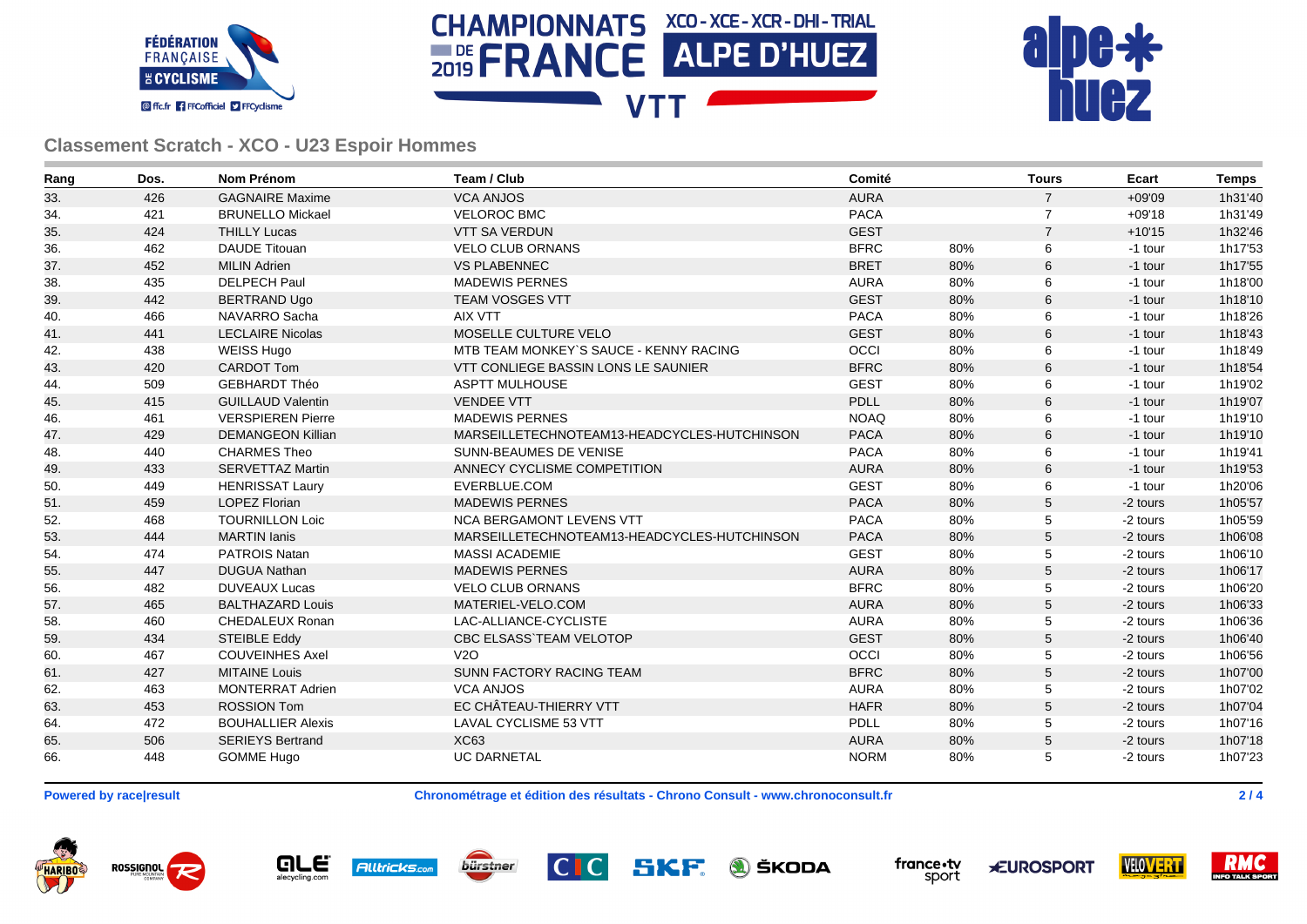





| Rang | Dos. | <b>Nom Prénom</b>           | Team / Club                                 | Comité      |     | <b>Tours</b>   | Ecart    | <b>Temps</b> |
|------|------|-----------------------------|---------------------------------------------|-------------|-----|----------------|----------|--------------|
| 67.  | 518  | <b>BONENFANT Nicolas</b>    | COTE DE BEAUTE CYCLISME                     | <b>NOAQ</b> | 80% | 5              | -2 tours | 1h07'24      |
| 68.  | 483  | PINTHON Benjamin            | <b>ESCAPADE EXCITED RIDERS</b>              | <b>NOAQ</b> | 80% | 5              | -2 tours | 1h07'31      |
| 69.  | 517  | <b>RAEDISCH Alexandre</b>   | V.C. RUMILLIEN                              | <b>AURA</b> | 80% | 5              | -2 tours | 1h07'53      |
| 70.  | 473  | <b>BOULANGER Hugo</b>       | MEUSE 55                                    | <b>GEST</b> | 80% | 5              | -2 tours | 1h07'59      |
| 71.  | 505  | <b>COUSIN Julien</b>        | VTT ST LO                                   | <b>NORM</b> | 80% | $\overline{4}$ | -3 tours | 0h54'06      |
| 72.  | 475  | <b>THIEBAUT Lucien</b>      | <b>VELOROC BMC</b>                          | <b>PACA</b> | 80% | 4              | -3 tours | 0h54'07      |
| 73.  | 419  | <b>BENOIT GUYOD Antoine</b> | <b>VTT CONLIEGE BASSIN LONS LE SAUNIER</b>  | <b>BFRC</b> | 80% | $\overline{4}$ | -3 tours | 0h54'09      |
| 74.  | 464  | <b>PERRIN Maxime</b>        | <b>GOLENE EVASION</b>                       | <b>AURA</b> | 80% | 4              | -3 tours | 0h54'11      |
| 75.  | 497  | <b>LEBLANC Romain</b>       | <b>TREK GIROMAGNY</b>                       | <b>BFRC</b> | 80% | $\overline{4}$ | -3 tours | 0h54'12      |
| 76.  | 487  | <b>MEZANGE Basile</b>       | <b>LAVAL CYCLISME 53 VTT</b>                | <b>PDLL</b> | 80% | 4              | -3 tours | 0h54'13      |
| 77.  | 476  | <b>HEURTIN Arnaud</b>       | ANNECY CYCLISME COMPETITION                 | <b>AURA</b> | 80% | $\overline{4}$ | -3 tours | 0h54'14      |
| 78.  | 488  | <b>DURANDO Gregory</b>      | <b>MADEWIS PERNES</b>                       | <b>PACA</b> | 80% | 4              | -3 tours | 0h54'34      |
| 79.  | 516  | <b>TRIGO Baptiste</b>       | <b>UV FOURMISIENNE</b>                      | <b>HAFR</b> | 80% | $\overline{4}$ | -3 tours | 0h54'44      |
| 80.  | 501  | <b>BREUILLARD Nicolas</b>   | <b>VELOROC BMC</b>                          | <b>PACA</b> | 80% | 4              | -3 tours | 0h54'51      |
| 81.  | 496  | <b>CHEVRIER Brice</b>       | <b>RADON FRANCE</b>                         | <b>PDLL</b> | 80% | $\overline{4}$ | -3 tours | 0h55'00      |
| 82.  | 486  | <b>MARCI Enzo</b>           | <b>ERIC FAVRE MTB</b>                       | <b>AURA</b> | 80% | 4              | -3 tours | 0h55'00      |
| 83.  | 515  | <b>MAMESSIER Thibault</b>   | PASSE PARTOUT VTT MACON                     | <b>BFRC</b> | 80% | $\overline{4}$ | -3 tours | 0h55'03      |
| 84.  | 456  | PRANGERE Hugo               | <b>AC AMIENOISE</b>                         | <b>HAFR</b> | 80% | 4              | -3 tours | 0h55'05      |
| 85.  | 503  | <b>LESCOFFIER Ulysse</b>    | <b>VTT FUN CLUB</b>                         | <b>GEST</b> | 80% | $\overline{4}$ | -3 tours | 0h55'13      |
| 86.  | 437  | <b>BLANCHARD Arnaud</b>     | <b>VENDEE VTT</b>                           | PDLL        | 80% | 4              | -3 tours | 0h55'14      |
| 87.  | 454  | <b>DELPECH Clement</b>      | <b>VELOROC BMC</b>                          | <b>PACA</b> | 80% | $\overline{4}$ | -3 tours | 0h55'17      |
| 88.  | 500  | <b>PREVOT Florent</b>       | <b>VELOPROSHOP BY MAXPERF</b>               | <b>PACA</b> | 80% | 4              | -3 tours | 0h55'22      |
| 89.  | 478  | <b>BERTIN Mathieu</b>       | MARSEILLETECHNOTEAM13-HEADCYCLES-HUTCHINSON | <b>PACA</b> | 80% | 4              | -3 tours | 0h55'35      |
| 90.  | 493  | <b>BEYER Julien</b>         | OC GIF VTT                                  | <b>IDFR</b> | 80% | 4              | -3 tours | 0h55'45      |
| 91.  | 485  | <b>SALEIL Audran</b>        | <b>CSO MILLAU AVEYRON</b>                   | OCCI        | 80% | 4              | -3 tours | 0h55'57      |
| 92.  | 469  | <b>MARFOUTINE Joss</b>      | ROUE D'OR CONFLANAISE                       | <b>IDFR</b> | 80% | 4              | -3 tours | 0h55'59      |
| 93.  | 507  | <b>COSTE Vincent</b>        | FIRSTEAM64                                  | <b>NOAQ</b> | 80% | $\overline{4}$ | -3 tours | 0h56'04      |
| 94.  | 489  | <b>CHRETIEN Hugo</b>        | MEUSE 55                                    | <b>GEST</b> | 80% | 4              | -3 tours | 0h56'27      |
| 95.  | 484  | <b>LOUIS Thomas</b>         | <b>AIX VTT</b>                              | <b>PACA</b> | 80% | $\overline{4}$ | -3 tours | 0h56'38      |
| 96.  | 457  | <b>LETURCQ Geoffrey</b>     | US DOMONT CYCLISME                          | <b>IDFR</b> | 80% | 4              | -3 tours | 0h56'57      |
| 97.  | 511  | <b>ALPHONSINE Loïc</b>      | CLUB CYCLISTE ST-LOUISIEN                   | LREU        | 80% | 3              | -4 tours | 0h42'26      |
| 98.  | 513  | <b>ROMEYER Augustin</b>     | <b>GOLENE EVASION</b>                       | <b>AURA</b> | 80% | 3              | -4 tours | 0h42'34      |
| 99.  | 510  | <b>CABOT Corentin</b>       | AS TREPORT CYCLISME                         | <b>NORM</b> | 80% | 3              | -4 tours | 0h42'52      |
| 100. | 490  | <b>BOREY Louis</b>          | MEUSE 55                                    | <b>GEST</b> | 80% | 3              | -4 tours | 0h42'58      |

**Powered by race|result Chronométrage et édition des résultats - Chrono Consult - www.chronoconsult.fr 3 / 4**

ROSSIGNOL **HARIBO** 





SKF **A** ŠKODA